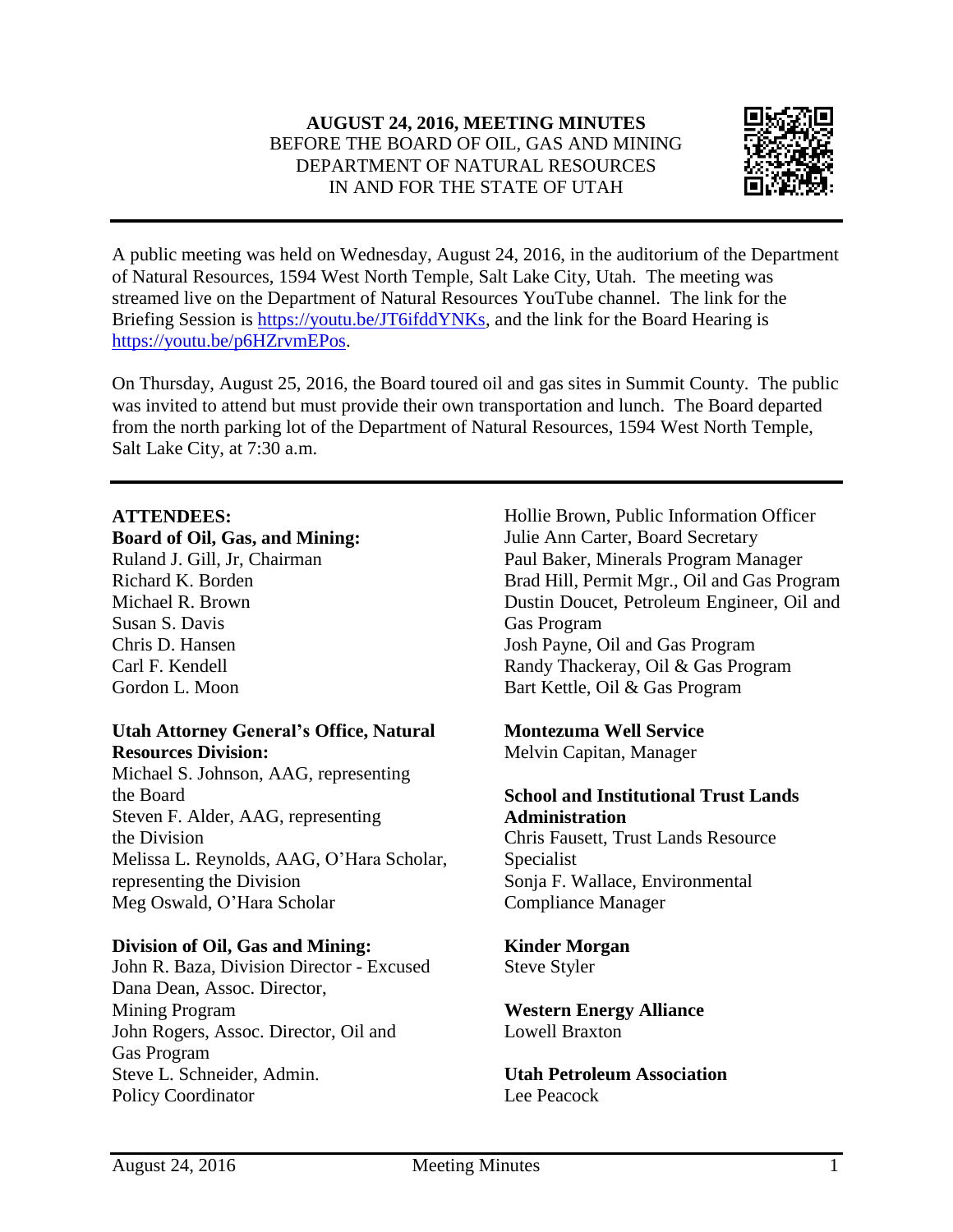### **BRIEFING SESSION:**

The Chairman, Ruland J. Gill, Jr., called the meeting to order at 9:00 a.m. Mr. Steven L. Schneider, Administrative Policy Coordinator, Dana Dean, Associate Director Mining, and John C. Rogers, Associate Director Oil and Gas, jointly conducted the Briefing Session.

1. Minerals Program Enforcement Update

Mr. Paul Baker, Minerals Program Manager, updated the Board on Minerals Program enforcement activities required by Utah Administrative Code Title R647 and Utah Code Title 40. The primary focus of the Mining Program is to insure that financial assurance is procured for reclamation bonds, which are to be used in the event that an operator does not reclaim mine disturbances. The Mining Program is key to protecting public health and safety by insuring that mining operators are compliant with Utah State Law.

- 2. Status of Informal Rulemaking for Oil & Gas Program:
	- R649-3-32 Reporting of Undesirable Events

Mr. Steve Schneider, Administrative Policy Coordinator, updated the Board on the status of formal rulemaking for R649-3-32, Reporting of Undesirable Events. The Division is ready to commence formal rulemaking of the proposed rule, provided there are no objections. Comments were taken from Mr. Steve Styler on behalf of Kinder Morgan; Lowell Braxton, representing Western Energy Alliance; and Lee Peacock of Utah Petroleum Association. All are in support of proceeding with formal rule making. The Board is in support of proceeding with formal rulemaking. The Division will proceed with formal rule making procedures.

- 3. Administrative Rules Due for 5-Year Renewal:
	- Admin: R642-100
	- AMR: R643-870, 872, 874, 875, 877, 879, 882, 884, 886
	- Coal: R645-100, 103, 200, 201, 202, 203, 300, 301, 302, 303, 402, 403
	- $\bullet$  Oil & Gas: R649-1, 2, 3, 5, 8, 9

Mr. Steve Schneider, Administrative Policy Coordinator, updated the Board on the status of Administrative Rules Due for 5-Year Renewal. Mr. Schneider requested approval from the Board to proceed with renewing the rules. The Board granted Mr. Schneider's request.

### 4. Other

- Introduction of Meg Oswald, O'Hara Fellowship Scholar.
- August 30 Meeting to discuss budget funding for the Oil and Gas Program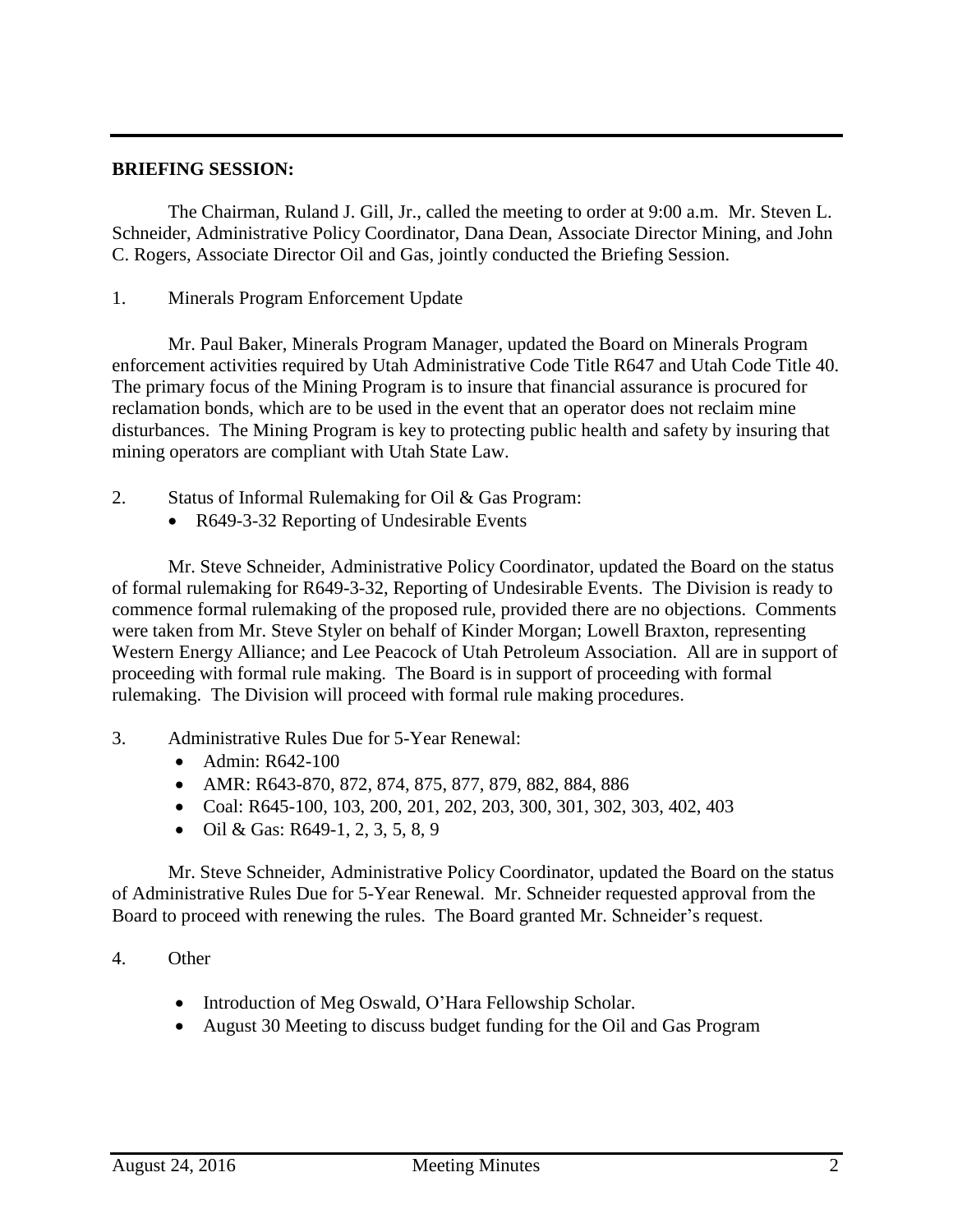- 5. Next Month's Agenda and Division Calendar
	- The next Board meeting is on September 28, 2016.
	- The Board field trip is on August 25, 2016.
	- Energy Conference in September.
	- DNR Annual lunch is on Monday, August 29.
- 6. Opportunity for Public Comment

The Chairman opened the meeting for public comment. Seeing none, the briefing session adjourned at 9:55 a.m.

## **FORMAL AGENDA**

The Chairman, Ruland J. Gill, Jr., called the formal session of the Board of Oil Gas and Mining hearing to order at 10:00 a.m. The Board Heard the following matters:

*Please note: Transcripts of the formal items will be available for review at the Division offices approximately fifteen business days after the hearing date. Copies of individual transcripts may be purchased from Alpine Court Reporting, 243 East 400 South, Suite 101B, Salt Lake City, Utah 84111, ph.: 801-691-1000.*

1. Docket No. 2009-015 Cause No. [WD-04-2009](https://fs.ogm.utah.gov/bbooks/2016/08_Aug/Dockets/2009-015_WD-04-2009_Montezuma/) – In the Matter of the Request for Agency Action of Utah Division of Oil, Gas, and Mining for a Cessation Order and Civil Penalties Against Montezuma Well Service, Inc., and Earl Martinez, Owner and Operator of the Montezuma Creek Waste Disposal Facility Section 14, T 40 So., R. 22 East, San Juan County, Utah.

*(This matter was continued from the August 26, 2015, Board hearing. The Division will report on Montezuma's efforts to address clean-up issues.)*

Time: 10:00 a.m. – 10:53 a.m.

Board Members present – Ruland J Gill, Jr., Chairman, Michael R. Brown, Richard K. Borden, SusanS. Davis, Chris D. Hansen, Carl F. Kendell, and Gordon L. Moon.

Counsel for the Board – Michael S. Johnson, Assistant Attorney General, Utah Attorney General's Office, Natural Resources Division.

Counsel for the Division – Steven F. Alder, Assistant Attorney General, Utah Attorney General's Office, Natural Resources Division. Witnesses: Bart Kettle, and Brad Hill.

On Behalf of Montezuma Well Service – Melvin Capitan, Manager.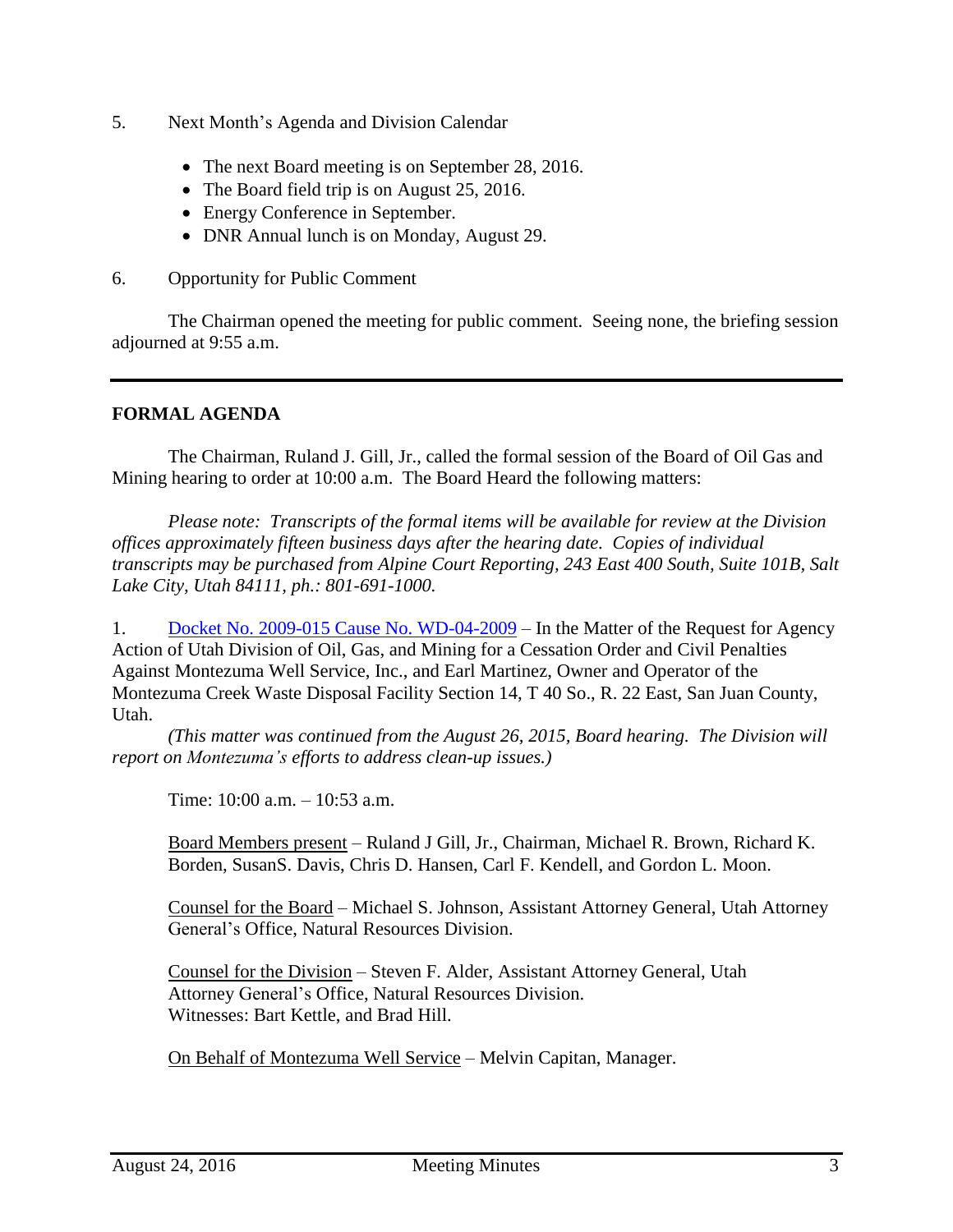### On Behalf of School and Institutional Trust Lands Administration – Chris Faucett.

The Division reported on the history of the permit, bonding levels, and reclamation activities for the Montezuma Creek Waste Disposal Facility. Mr. Melvin Capitan, Manager of Montezuma Well Service, Inc., also reported on reclamation activities performed during the year. The Division recommends continuing the matter for one year, requiring annual soil sampling of all the land farm cells, and quarterly working the land farm cells. SITLA supports the Division's recommendations.

The Board approved the Division's recommendations by unanimous vote. Mr. Ruland J Gill, Jr., Chairman, Mr. Michael R. Brown, Mr. Richard K. Borden, Ms. Susan S. Davis, Mr. Chris D. Hansen, Mr. Carl F. Kendell, and Mr. Gordon L. Moon were present to participate at the hearing and vote on the matter. Mr. Steven S. Alder will prepare the order.

2. Docket No. [2016-007](http://ogm.utah.gov/amr/boardtemp/redesign/2016/07_Jul/Dockets/2016-007_131-143_Sun-West.php) Cause No. 131-143 – In the matter of the Request for Agency Action of SUN-WEST OIL & GAS, INC. for an Investigation and Negotiation Conference regarding allegations of non-payment of proceeds of production from the Nielson 1-20B1 Well in Section 20, Township 2 South, Range 1 West, USM, Duchesne County, Utah, Craig Phillips dba Uinta Oil & Gas, Mountain Oil, Inc. and Homeland Gas and Oil, Inc.; and

Docket No. [2016-008](http://ogm.utah.gov/amr/boardtemp/redesign/2016/07_Jul/Dockets/2016-008_131-144_Sun-West.php) Cause No. 131-144 – In the matter of the Request for Agency Action of SUN-WEST OIL & GAS, INC. for an Investigation and Negotiation Conference regarding allegations of breach of operating agreement for the Nielson 1-20B1 Well in Section 20, Township 2 South, Range 1 West, USM, Duchesne County, Utah, by Respondent, Craig Phillips dba Uinta Oil & Gas, Mountain Oil, Inc. and Homeland Gas and Oil, Inc.

*(This matter was continued from the July 27, 2016, Board hearing. The Division will report to the Board on the results of the investigation and negotiation of this matter.)*

Time: 10:53 a.m. to 11:27 a.m.

Board Members present – Ruland J Gill, Jr., Chairman, Michael R. Brown, Richard K. Borden, Susan S. Davis, Chris D. Hansen, Carl F. Kendell, and Gordon L. Moon.

Counsel for the Board – Michael S. Johnson, Assistant Attorney General, Utah Attorney General's Office, Natural Resources Division.

Counsel for the Division – Steven F. Alder, Assistant Attorney General, Utah Attorney General's Office, Natural Resources Division. Witness: Randy Thackeray, Josh Payne.

Counsel for the Petitioner – Chase Hansen, Esq., Nelson Spear, Spear Brothers Group, Attorneys for Sun West Oil & Gas, Inc. Not Present.